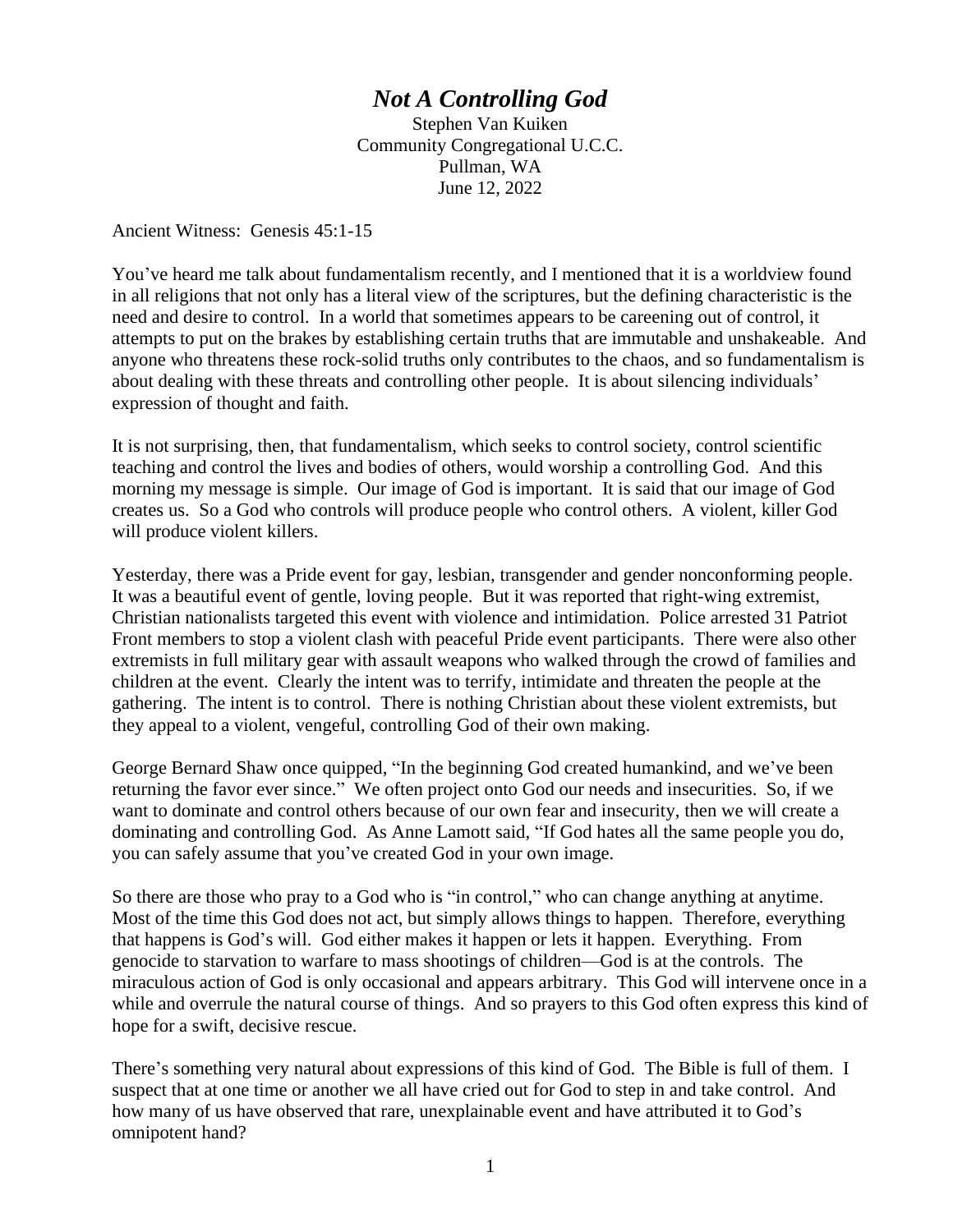And yet, these human pleas to a God who is "in control" are just that—human expressions and wishful thinking. Even in the Bible, I believe that these kind of attributions of God reflect more the desires of the people than the true nature of God. Even though it is comforting to have a God who is "in control," there is always a counter-voice to this image in the ancient stories.

What's amazing to me is that this counter-voice survives at all and make its way into the sacred text, overcoming the impetus toward control.

The ultimate counter-voice, one could say, is the person of Jesus. Not the warrior Messiah that reflected the hopeful dreams of ancient Judaism or the violent Christ reflected in the emotional desperation of the writer of Revelation. But the actual, living Jesus.

The image and nature of God, which is reflected in all human beings, is uniquely and vividly reflected in Jesus, so many of us believe. And that image is not one of power and control and sheer force, but one of gentleness and vulnerability.

And so the God that I pray to is much different from the God who is "in control." I see God's miraculous action as continuous and consistent. There is no place where God is not present and active. This action is not controlling and decisive with immediate results; rather it is patient and persistent.

Simone Weil once said, "I would like to achieve the kind of radiance that can bring about nonviolently what other people might have to do violently." It seems to me that God works this way—with a "kind of radiance," not with controlling force, coercion or violence. God's way of nonviolence does not offer quick solutions, but it is not a hopeless position. Gandhi once said, "When I despair, I remember that all through history, the way of truth and love has always won. There have been murderers and tyrants, and for a time they can seem invincible. But in the end they always fall." As Rabbi Harold Kushner once wrote:

*God gives us hope in a way that no human agent can. Among humans, Murphy's law operates: Anything that can go wrong will. But at the divine level, there is another, opposite law: Anything that should be set right sooner or later will.*

Sometimes things happen in our lives that sneak up on us. We might find ourselves in a position that we never expected and we say, "How did this happen?" In retrospect, we can look back and have the feeling that an unseen and hidden reality has been at work, at work in quiet and surprising ways.

I'm reminded of a story that I read where a psychologist was talking about humor as a necessary part of parenting. One of his patients told him this story.

A mother is making phone calls in the family room. Her four-year-old daughter is playing nearby with her four-month-old brother. The two children play together for hours on end. The daughter is a wonderful little mom and the baby loves the attention she gives him. So the phoning mom is not keeping close tabs on the children. Suddenly she realizes they are not in the room.

A moment of panic is soon relieved. The children are playing contentedly in her daughter's bedroom. "Annie," mother says to her daughter rather sharply, "you know you are not to carry Jeffrey. You are not big enough to carry him safely. He could have been seriously injured."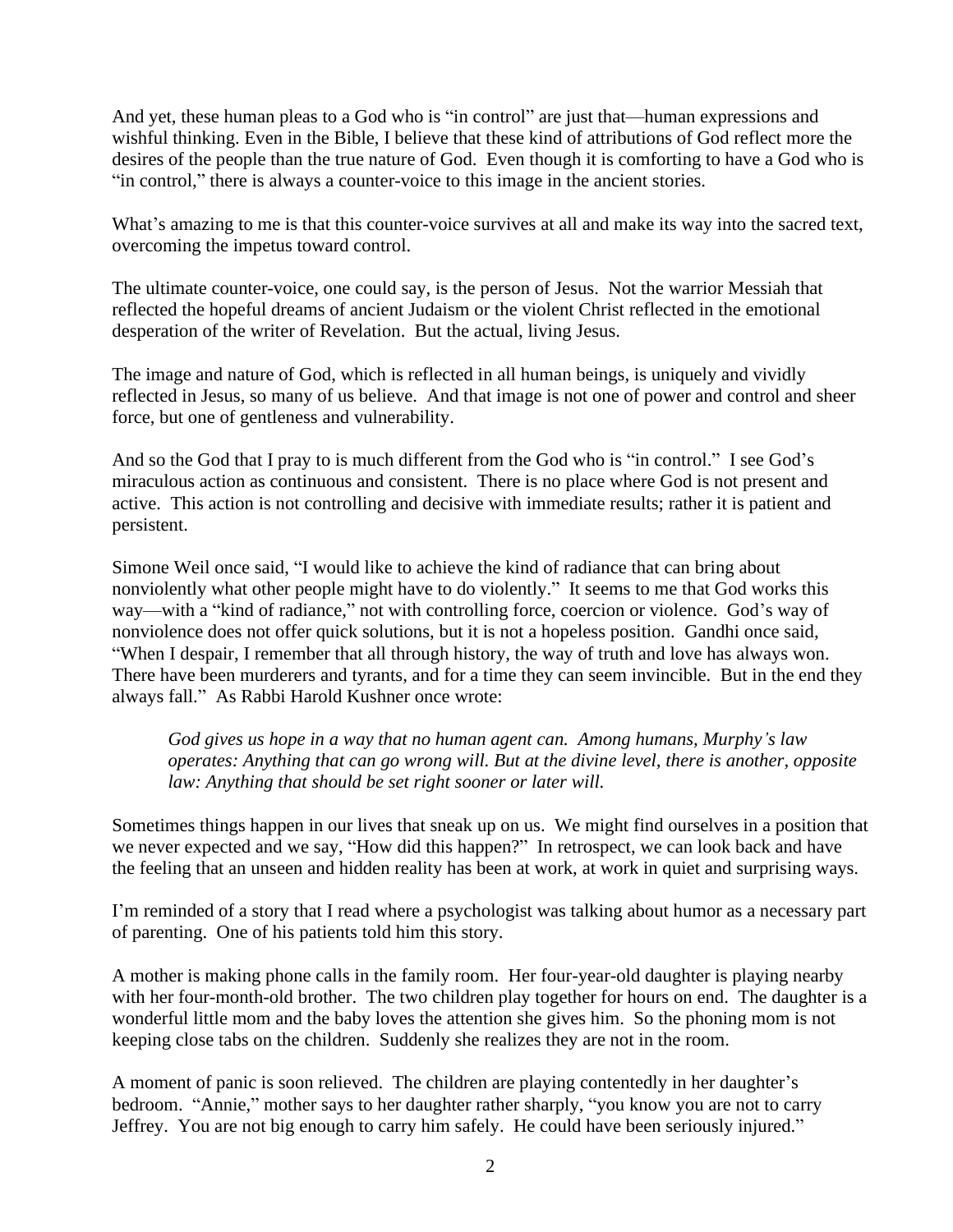"But mommy," says her daughter, "I didn't carry him." "How did he get down the hall into your room?" "I rolled him."

Sometimes things happen, and we're not sure how they happened. Quietly, mysteriously, they happen. Suddenly we are suspicious that something is different, and we become aware that certain forces—four-year-olds and God—have been silently at work.

Today's story of Joseph revealing himself to his brothers is one of the most moving episodes in the entire Bible. You all know the background: Joseph's brothers were jealous of all the attention that Joseph was getting from their father, Jacob. So in their youth and selfishness, they staged the younger brother's death and then sold him as a slave to some traveling merchants. It was the brother, Judah, who said something like, "Let's not kill him. What good is he to us dead? Let's sell him, then at least we get something for him."

Well, Joseph makes it big. He becomes something like a royal therapist, an interpreter of dreams for the Pharaoh. So then he is made a ruler over a large part of Egypt. This is a real rags-to-riches story. And because of Joseph's talent and foresight, when there was a famine in that area, his country, Egypt, was the only one that had grain in its silos.

For twenty years, Joseph dreamed of the day when he would get even with his brothers. One moment he was living in luxury, safe and secure as his father's favorite son, and the next moment he was sold into slavery, facing hardship and insecurity. Many a night he comforted himself with and image of his brothers begging and pleading for mercy before him, as they had made him do. And in his imagination, he loved every minute of it. He would get even for the injustice and the cruelty of his brothers if was the last thing that he did.

Then it happened. There was a famine in the land of Canaan. Joseph, by this time, had been made the Pharaoh's minister of agriculture, in charge of distributing the grain. And in come his brothers to ask for some help. This was the moment that Joseph was waiting for. Now he had them where he wanted them, now he would get even with them.

Now, let's pause here. Where is God in this story? This is a question that many people have asked. All through this painful Joseph story, God seems conspicuously absent. In all the evil that is occurring, where is God?

When we turn back to our story, we find that Joseph begins to act out of his long-held resentment. He accuses them of being spies, and then he threatens to keep one of them, the youngest, as a slave. He seems to be deriving some pleasure from tormenting his brothers.

Then Judah, of all people, tell this great Egyptian ruler that if they go back this time without the youngest son, Benjamin, that his father Jacob would surely die. So Judah says, "Let me remain here as your slave instead, and let the boy go back with his brothers. I could not bear to see my father suffer again."

Then something strange happened. Joseph found that he was not enjoying it as much as he thought he would. It felt so good in his dreams to hurt them, to get even with them. But now, when the time came, he couldn't enjoy it. He did not like the person he was becoming . Joseph came to the realization that the human soul was not made for jealously and revenge. He discovered that this was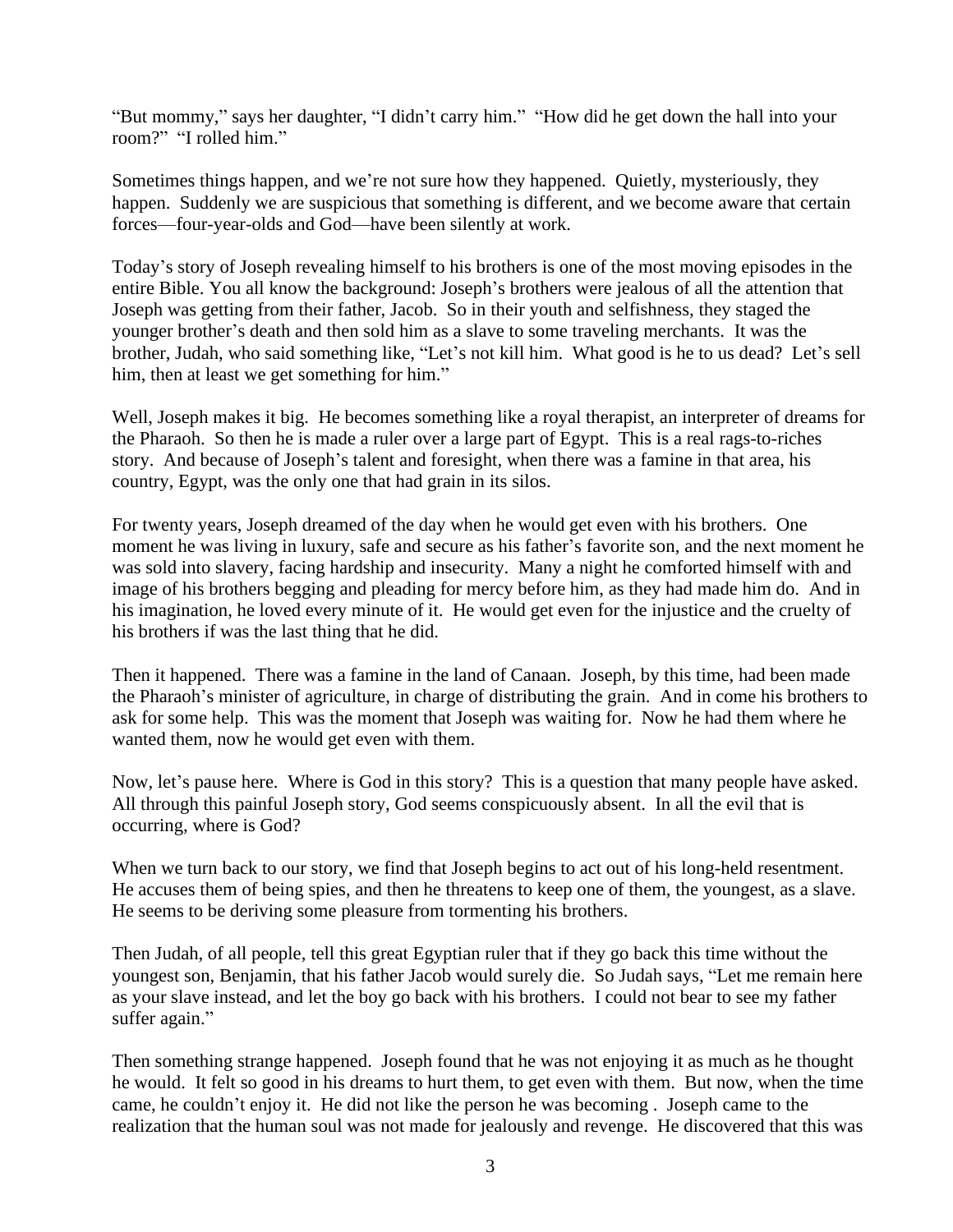against his true nature. And he became increasingly uncomfortable until finally he broke down and cried, and he told his brothers who he was.

And we are able to look back upon Joseph's story, which is fraught with evil and meanness, and we are able to see that unseen, silent force has been at work, gently from within, all along. Joseph himself sees this and is able to break with the past. He says to them: "Do not be afraid, do not be angry with yourselves… for God sent me before you to preserve life." Everything has fallen into place for Joseph, and he was able to see that God was working in his circumstances, even the evil ones, to bring about goodness and to preserve life. He was able to see signs of the hidden and mysterious presence of God. He understands now that the divine presence is embedded in the world and that God's work and human work cannot be separated. God's hidden purpose permeates our reality.

Rabbi Kushner has a couple great stories about how God works under our noses, toward that which is good. A certain factory had a problem with employee theft. Valuable items were being stolen every day. So they hired a security firm to search every employee as they left at the end of the day. Most of the workers willingly went along with emptying their pockets and having their lunch boxes checked. But one man would bo through the gate every day at closing time with a wheelbarrow full of trash, and the exasperated security guard would have to spend a half-hour, when everyone else was on their way home, digging through the food wrappers, cigarette butts, and styrofoam cups to see if anything valuable as being smuggled out. He never found anything. Finally one day, the guard could no longer stand it. He said to the man, "Look, I know you're up to something but every day I check every last bit of trash in the wheelbarrow and I never find anything worth stealing. It's driving me crazy. Tell me what you're up to and I promise not to report you." The man shrugged and said, "It's simple. I'm stealing wheelbarrows."

In the same way, we look for God at work. We know God's up to something. It's right under our noses, amidst the trash and the garbage, if we only have eyes to see.

Kushner also recalled when the 21 year-old son of his friends was found to have bone cancer. His parents had to take him three thousand miles from home, to a hospital in Seattle, in a desperate attempt to have him treated with a new and experimental therapy. When word of their problem got out some astonishing things began to happen. Service clubs organized fund-raising drives to help pay their expenses. One of Seattle's finest hotels invited them to stay at no charge while the boy was in the hospital; restaurants served them and would not accept their money. The governor of Massachusetts intervened to direct their health insurance company to assume the cost of what some held to be an experimental form of treatment. Some might ask, "Why would God permit a 21 yearold to fall ill with cancer?" I am inclined to ask, writes Kushner, "What moves people to respond to tragedy with such generosity and compassion if not God?"

What moved Judah to change? What softened Joseph's heart? Are we able to see the wheelbarrow amidst the garbage?

Kushner said it so well:

*Having explained cruelty and crime, how do (the skeptic and agnostic) explain generosity, kindness, courage, and self-sacrifice, unless God is at work on us the way the sun affects the flower, making it grow and blossom and reveal its most beautiful inner self?*